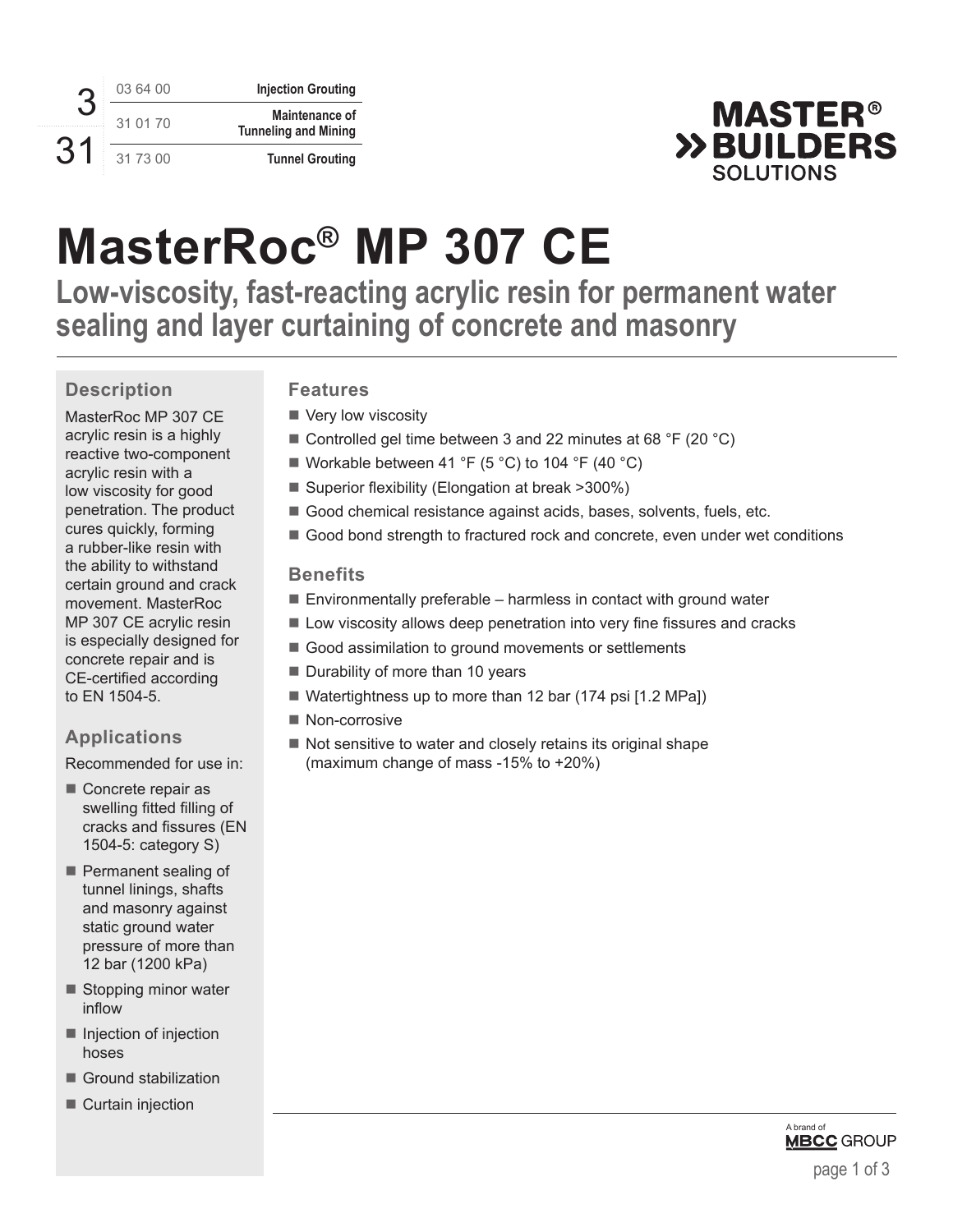### **Performance Characteristics**

### **Technical Data**

| MasterRoc MP 307 CE Resin |                          |
|---------------------------|--------------------------|
| Appearance                | Clear liquid             |
| Viscosity*                | 5 cP $(5 \text{ mPa·s})$ |
| Density*                  | 8.76 lb/gal (1.05 kg/L)  |

### **MasterRoc MP 307 CE Accelerator** Appearance Clear liquid Viscosity\* 2 cP (2 mPa·s) Density\* 7.76 lb/gal (0.93 kg/L)

#### **MasterRoc MP 307 CE Part B**

| Appearance | White liquid               |
|------------|----------------------------|
| Viscosity* | 12 cP $(12 \text{ mPa·s})$ |
| Density*   | 8.43 lb/gal (1.01 kg/L)    |

### **MasterRoc MP 307 CE Hardener**

| Appearance | White solid                    |
|------------|--------------------------------|
| Density*   | approx. 21.7 lb/gal (2.6 kg/L) |

### **Mixed material (mixing ratio Resin : Part B of 1:1)**

| Appearance    | White liquid             |
|---------------|--------------------------|
| Viscosity*    | 7 cP $(7 \text{ mPa·s})$ |
| Density*      | 8.60 lb/gal (1.03 kg/L)  |
| Gel time*     | 3 to 15 minutes          |
| Final curing* | 10 to 25 minutes         |
|               |                          |

| <b>Final properties</b> |                           |  |
|-------------------------|---------------------------|--|
| Appearance              | Opaque, rubber-like solid |  |
| Tear strength:          | > 11 psi (0.08 MPa)       |  |
| Elongation at break:    | $> 300\%$                 |  |
| Swelling rate:          | 20%                       |  |

*\*@ 68 °F (20 °C)*

### **Guidelines for Use**

**Dosage and Application:** The resin (e.g. 44 lb (20 kg)) is premixed with 5% of accelerator (e.g. 2.2 lb (1 kg)) to activate it prior to use.

Part B 44 lb (20 kg) is activated by premixing it with 0.2 to 5% of hardener 1.4 oz (40 g) to 2.2 lb (1 kg). The amount of hardener powder is adjusted to the needed pot life (see Table 1). In case of injections in the area of reinforcing steel, the amount of hardener powder should be limited to 1.5 % (e.g. 0.66 lb (300 g)).

The activated resin and Part B have a pot life of approximately 5 hours at 68 °F (20 °C).

The activated components are injected in the ratio of 1:1 by volume by usage of a two-component injection pump equipped with a static in-line mixer.

**Table 1:** Adjustment of gel time under lab conditions

|          | Amount of<br>MasterRoc MP 307 CE Hardener       | <b>Gel Time at</b><br>50 °F (10 °C) | <b>Gel Time at</b><br>68 °F (20 °C) |
|----------|-------------------------------------------------|-------------------------------------|-------------------------------------|
| [%]      | ounces per 44 lb<br>$(g per 20 kg)$ of<br>water | [min]                               | [min]                               |
| 0.20%    | 1.4(40)                                         | 24:18                               | 22:00                               |
| 0.25%    | 1.75(50)                                        | 21:42                               | 20:17                               |
| 0.50%    | 3.5(100)                                        | 17:15                               | 15:17                               |
| $1.00\%$ | 7(200)                                          | 13:10                               | 9:40                                |
| 1.50%    | 10.5(300)                                       | 9:40                                | 7:10                                |
| $3.00\%$ | 21 (600)                                        | 5:46                                | 4:30                                |
| 5.00%    | 35 (1000)                                       | 3:40                                | 3:30                                |

**NOTE:** The reaction time is dependent on the temperature of the components and the soil.